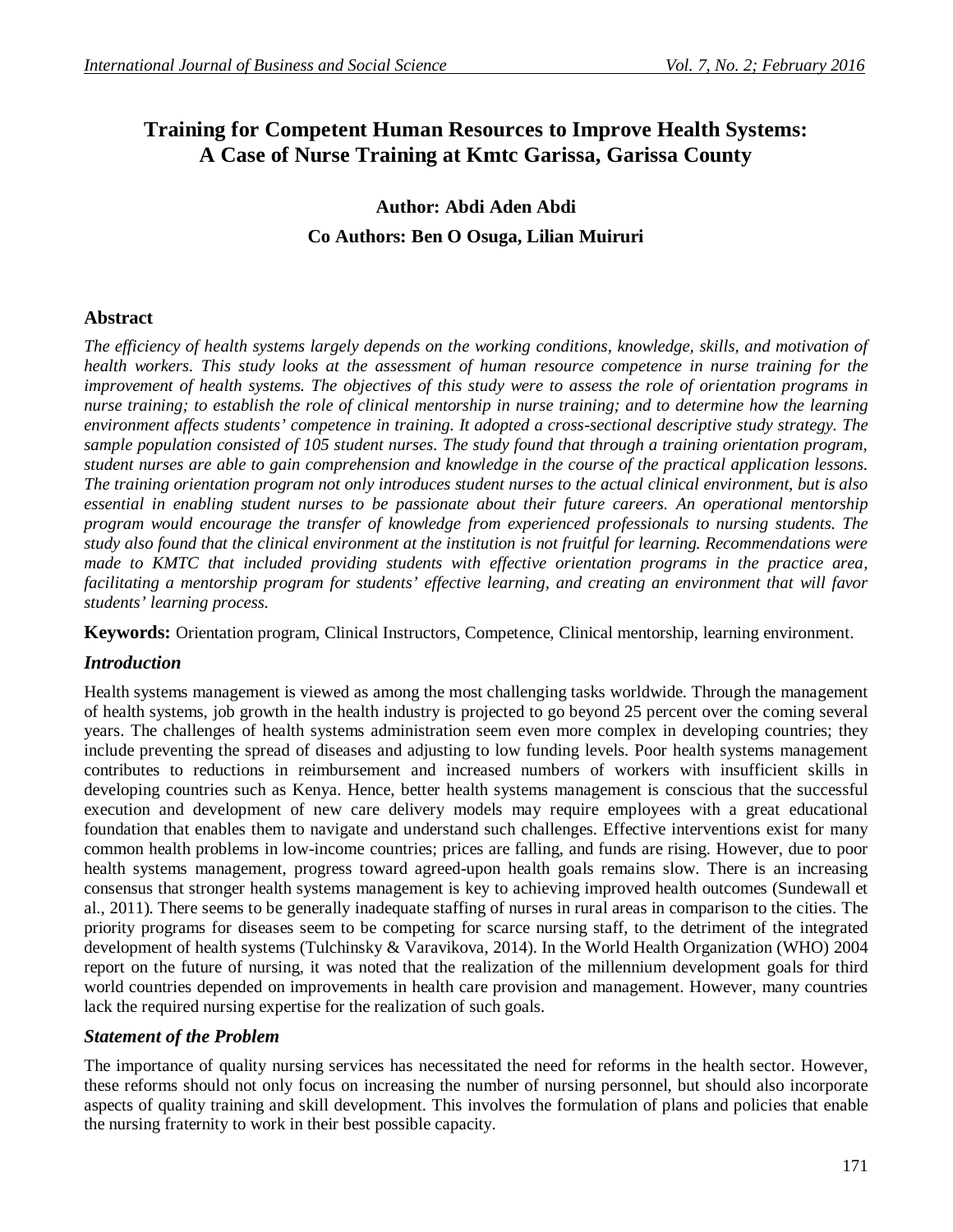Concerns about the quality of education have been raised in regard to the upsurge of nursing students while infrastructure, training facilities, and staff at medical training institutions stagnate in development. The incompetent healthcare graduates they produce not only offer low-quality health services; but may subject patients to serious medical complications in the future.

In addition, the clinical teaching programs in the training hospitals have not been effective in monitoring, evaluating, and assisting students while performing the various nursing interventions in the wards. The Nursing Council of Kenya (2007) found that students were allocated tasks according to patient needs, as opposed to providing them with all-around learning opportunities in all case scenarios. This implies that on completion of the clinical placement program, a given nurse would be incompetent in certain areas of the nursing practice. Moreover, a2012 report by the KMTC Quality Management Service showed that there was no organized teaching and training of students on most of its campuses. The report further recommended that some nurses should be urgently trained as clinical instructors, the infrastructure of medical training institutions should be improved, and the teachers should constantly follow up to boost the quality of training. Thus, due to the increasing demand for knowledge and concerns about the competence of health workers and the quality of medical training offered, this study was undertaken to evaluate the nurse training process at KMTC-Garissa, understand the challenges, and make relevant recommendations for the improvement of health care provision.

# *General Objective*

The general objective of the study was to assess human resource competence in nurse training to improve health systems.

## *Specific Objectives*

- To assess the role of orientation programs in nurse training for competent human resources for health.
- To establish the role of clinical mentorship in nurse training for competent human resources for health.
- To determine how the learning environment affects students' competence in service delivery.

### *Literature Review*

#### **The Role of Orientation Programs in Nursing Training**

The development of formal orientation programs in health is critical in the recruitment of nursing students. Effective programs are especially important for student nurses undertaking their placement in a clinical environment. Literature demonstrates that a comprehensive, well-thought-out program can minimize dropouts and establish a solid foundation for competent and productive nurses after their nursing education graduation (Marcum & West, 2004). Evidence from the field of nurse training indicates that nursing education can be a stressful and difficult time for many nursing students, particularly during the placement period (Connelly & Hoffart, 2002). Nursing students are required to consolidate existing knowledge and skills, develop additional skills, and become accustomed to the organizational environment (Heslop, McIntyre, & Ives, 2001). Health care providers (nurse administrators) who mismanage the early professional experiences of student nurses during their clinical placement run the risk of failing to retain them within the service (and could potentially discourage them from pursuing a career in nursing). Australian health care providers are facing a shortage of new graduates and experienced practitioners in both specialty areas and general nursing due to poor orientation of student nurses in the last century (Weber, 2005). Recruitment, as well as failure to retain student nurses recruited to nursing training institutions, is a costly enterprise for the health care sector. Evidence suggests that high dropout rates for student nurses are associated with the structure and content of basic educational programs and hospital orientation programs as well as the organizational context of the hospital setting (Heslop et al., 2001).

## **The Role of Clinical Instructors in the Clinical Environment**

According to the Nursing and Midwifery Council (NMC) (2008), a mentor is mandatory for pre-registration nursing and midwifery students in the UK. Mentors are accountable to the NMC for their decision that students are fit for practice and that they have the necessary knowledge, skills, and competence to take on the role of registered nurse or midwife. Since September 2007, all new entrants to mentor and practice teacher preparation programs must meet the requirements outlined in the NMC's standards to support learning and assessment in practice(Li & Kenward, 2006). In addition, only sign-off mentors can make the final assessment of practice and confirm to the NMC that students have met the relevant standards of proficiency leading to NMC registration.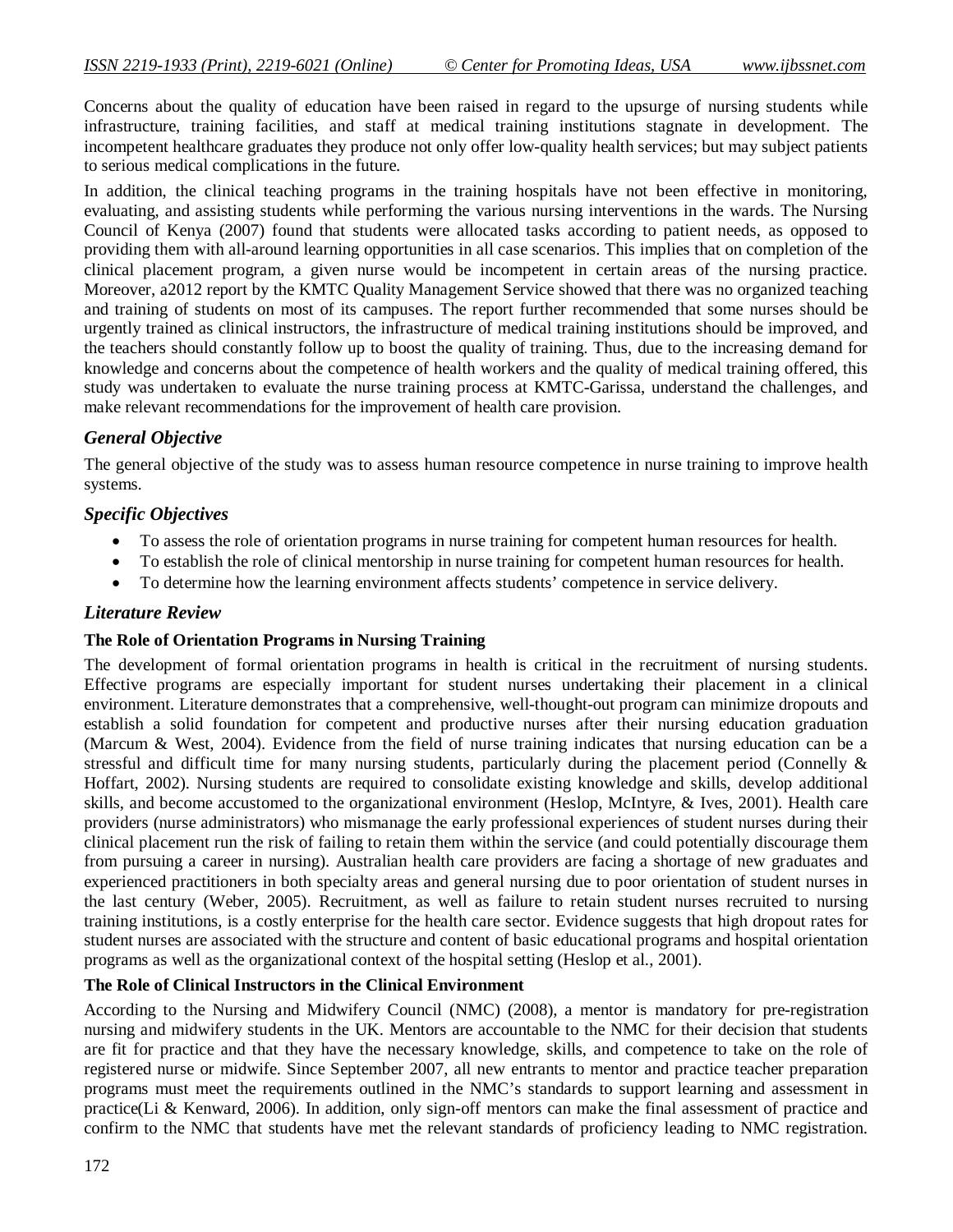The NMC standard defines a mentor as a registrant who has successfully completed an accredited mentor preparation program from an approved Health Effects Institute (HEI). The NMC standard also states that registrants holding a teaching or comparable qualification—for example, National Vocational Qualifications (NVQ) assessor—can be considered as mentors orpractice teachers, but should map their qualifications or experience against the new NMC standard and meet outstanding outcomes through continuing professional development, or undertake any further education as required by program providers to ensure they meet the standard. A mentor is therefore an individual who has achieved the knowledge, skills, and competence required to meet the defined outcomes of stage two of the developmental framework to support learning and assessment in practice (Weber, 2005). Mentors must be on the same part, or sub-part, of the register as the student they are to assess and must be registered for at least one year before taking on this role.

### **Learning Environment**

A clinical learning environment includes everything that surrounds the nursing student: the clinical setting, the staff, and the patients (Papp, Markkanen, & Von Bonsdorff, 2003). LaFauci(2009) describes a learning environment as constituted by psychosocial, physical, and organizational factors. The learning environment is furthermore described as the conditions, forces, and external stimuli that affect the individual. The environment is regarded as providing a network of forces and factors that surround, engulf, and play on the individual (Bandura, 2001). In clinical placements, nursing students enter new settings for learning purposes. In order to learn, the students depend upon a supportive atmosphere based on psychological and pedagogical aspects (Saarikoski &Leino-Kilpi, 2002). This includes staff-student relationships and meaningful learning situations constituting a pedagogic atmosphere (Saarikoski &Leino-Kilpi, 2002). Ward managers have many responsibilities. The main task is to assess patients' need for care. Leadership is a catalyst for transforming potential into action and reality, and includes responsibilities for allocating clinical placements for nursing students (Pfeiffer, 2002).

Leadership within nursing is based upon the ability to influence the staff toward the achievement of goals through motivation and support. Regarding the clinical learning environment, the ward manager holds a pivotal role in creating a positive ward atmosphere that is conducive to learning. In general, ward managers in Norway are not directly involved in clinical teaching or in the supervision of nursing students (Pfeiffer, 2002). Good interpersonal relations, support, and feedback have an impact on the clinical learning environment, and they create and maintain a positive clinical learning environment for students (Levett-Jones, 2008). The concept of supervision is used with a unifying meaning and includes different aspects of supporting nurses in their clinical learning, e.g., teaching practical skills, assessing and facilitating learning, supporting the nurses in obtaining clinical knowledge, giving feedback, facilitating the fusion of theory and practice, role modeling, and engaging in critical reflection with the student. Furthermore, the supervisor helps students become socialized to the nursing profession. According to Löfmark and Wikblad (2001), staff nurses' negative attitudes and behaviors have an impact on nursing students' learning in clinical placements.

#### **Theoretical Framework: The Social Cognitive Theory by Bandura**

Underpinning the social cognitive theory, Bandura claimed that human functioning is influenced by the surrounding environment, personal factors, and behavior (Reid-Searl & Dwyer, 2005). Li and Kenward (2006) further elaborated on this theory by stating that human functioning is the product of a dynamic interplay of personal, behavioral, and environmental influences. Hence, the process of learning occurs as a result of an individual's constant interaction with the environment. In the training of nurses, the clinical environment plays a crucial role in the motivation of students and their skill acquisition. This is because environmental factors have psychological effects that shape aspirations, standards, and other factors that might influence nursing students (Reid-Searl & Dwyer, 2005).

According to the social cognitive theory, human functioning is not influenced solely by environmental functioning, but rather by the interplay of various complex factors. Personal traits such as level of commitment, cognition, personal choice, and motivation to enter the field of nursing also influence a student's ability to achieve goals in clinical practice (Bandura, 2001). A student's belief or self-efficacy in his or her ability to perform better determines the possibility of behavior being initiated, the amount of effort expended, and the sustainability of such effort. Nursing students who are assured of their capabilities approach complex tasks as challenges that require mastery, rather than threats to avoid (Bandura, 2001).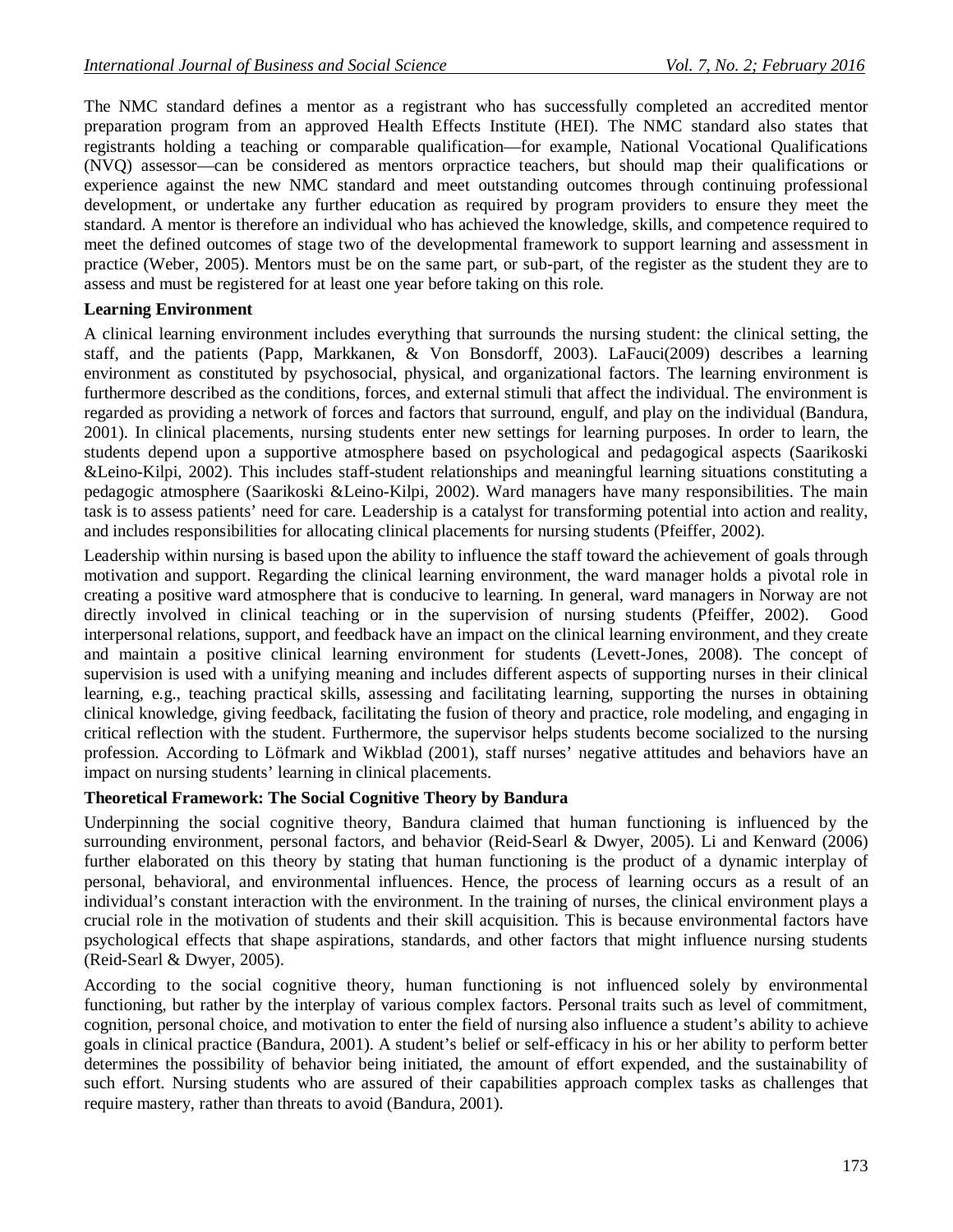Thesocial cognitive theory views vicarious, cognitive, self-reflective, and self-regulatory processes as playing a central role in students' adaptation to a given learning environment. Students become viewed as self-reflecting, proactive, self-regulating, and self-organizing, as opposed to reactive organisms that areshepherded and shaped by the forces of the environment or driven by inner impulses that have become concealed (Bandura, 2001).



**Figure 2.1.**Conceptual framework for training of competent human resources for health.

# *Materials and Methods*

### **Study Design**

A descriptive cross-sectional design was employed in this study.

#### **Study Area and Population**

This study was carried out at Kenya Medical Training College (KMTC), located off Sankuri Road in Garissa County, a registered and recognized medical college in the North Eastern province of Kenya thatwas established in 1980 to offer certificate courses in nursing and upgrading diplomas in nursing. The study targeted KMTC Garissa, which has a total of 246 nursing students, of whom 135 are pre-service students and 111 are distance learners.

#### **Sampling**

The researcher used simple random sampling to select a section of student nurses from the population because the objective population was easily reached.

## **Data Collection Procedures**

Data from student nurses and clinical instructors were collected through questionnaires that contained both openended and closed-ended questions. Together with the aforementioned specific objectives, the questionnaire included three objectives and four sections based on the demographics of the respondents. The questionnaires were filled out by the respondents and were cross-examined to ascertain correctness and completeness.

#### **Data Analysis**

The data were organized for analysis, including editing, coding, and entering the data into the analysis tool, after which the data were cleaned for compatibility with the study objectives. Both expressive and inferential measurements were used to analyze the qualitative data. Measures of central tendency and measures of dispersion were employed in the analysis of quantitative data. Relationships between variables were determined through regression analysis. Investigation was done using the Statistical Package for the Social Sciences (SPSS). Results are presented in tables, discussion, and graphs.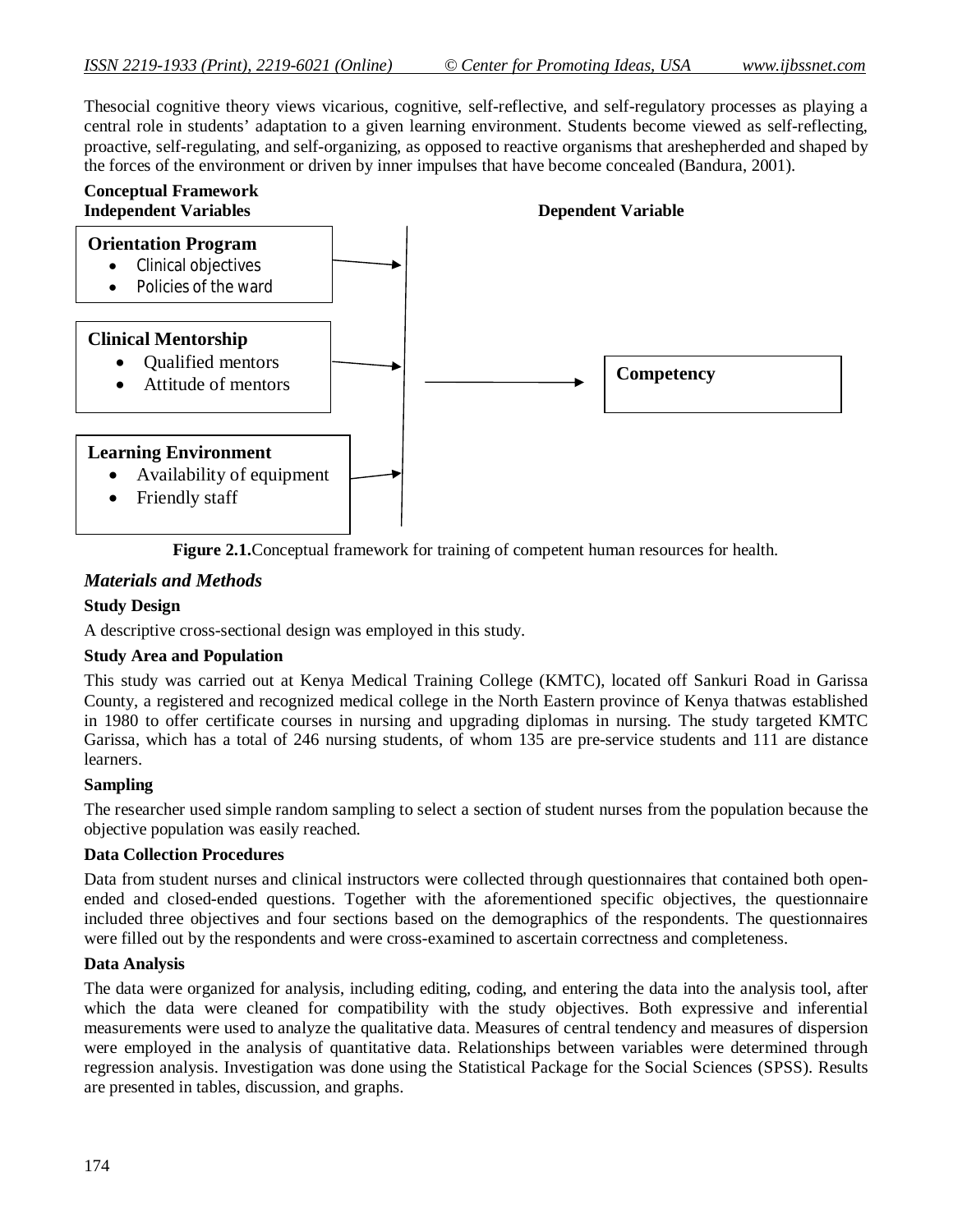## **Ethical Considerations**

Each participant was informed of the purpose of the study, that it was voluntary in nature, and that they had the right to withdraw at any time without penalty, and was assured that all information provided would be treated in a non-identifiable, confidential manner. The identities of the participants were known only to the researcher. Permission to carry out the study was sought from the Ethical Review Committee of the Kenya Methodist University.

## *Results and Discussion*

#### **Characteristics of Respondents**

Of the respondents, 65.5% were female and 34.5% were male. This may lead to the conclusion that nursing is extensively preferred by females. Additionally, 95.2% were certificate students and4.8% pursued diplomas. The analysis also shows that 77.4% of respondents were second-year students, 11.9% first-year, 9.5% third-year, and 1.2% fourth-year.

## **Role of Orientation Program in Nursing Training**

Likert-scale questions were used to attain precise, accurate, and standardized responses in order to figure out the role played by orientation in nursing training. The scale was from 1 to 5, where  $1=$  very much disagree,  $2=$ disagree, 3=not sure, 4=agree, and 5=very much agree. The findings show that 86.9% of respondents agreed that it was easy to reach the nurses and medical staff, while 37 respondents disagreed and 36 strongly agreed. Furthermore, 46.4% agreed that the learning institution emphasized the acquisition of clinical skills and knowledge for nursing, and 42.9% strongly agreed. 35.7% and 20.3% of respondents respectively disagreed and strongly disagreed that there were competent clinical instructors at the institution. Consequently, over 80% of incompetent graduates are incompetent due to unprofessional clinical instructors.

47.6% and 29.8% of the respondents respectively disagreed and strongly disagreed that various clinical encounters and training were sufficient and adequate to learn relevant techniques and know-how in nursing. This suggests that 80% of the practical skills and knowledge delivered may be irrelevant to trending issues emerging in practical health. Responses were 86.9% positive regarding the ease of approaching nurses and medical staff, and 84.4%positive regarding emphasis on clinical skills and knowledge, although 9.5% disagreed. This is in line with the other findings of this study, as 72.7% of the respondents felt that educational programs were not sufficient or adequate. Figure 4.1showsthe answers regarding whether training orientation contributed to students' proficiency in nursing fields.





# **Role of Clinical Instructors in Nursing Training**

Of the respondents, 82.1% stated that the clinical instructors were not usually involved in their clinical teaching; and76.2% felt that supervision was not satisfactory during the practical period. More or less, students worked individually to enhance their skill base. The lack of sufficient supervision during clinical teaching is a chief hindrance to the creation of proficient nursing graduates. The respondents' assessments of whether adequate supervision was provided are shown in Figure 4.2.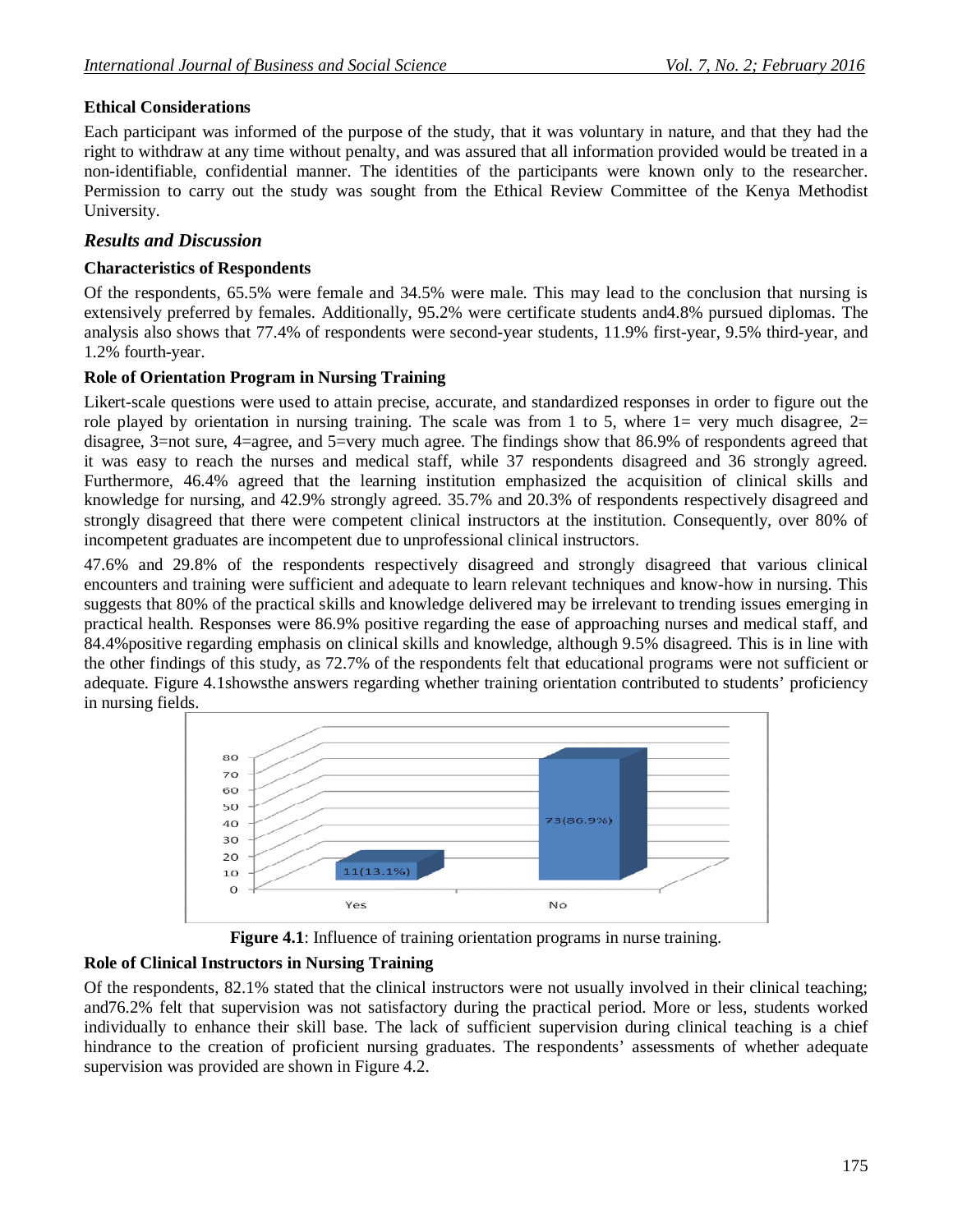| Very<br>Disagree                                           |         | MuchDisagree   |    | Not Sure |   | Agree  |    | Much<br>Very<br>Agree |
|------------------------------------------------------------|---------|----------------|----|----------|---|--------|----|-----------------------|
|                                                            |         | $\mathfrak{D}$ | 3  |          | 4 |        | 5  |                       |
| F                                                          | $(\% )$ | F<br>(% )      | F  | (%)      | F | (% )   | F  | (% )                  |
| Clinical instructors were always involved in clinical32    | (38.1)  | 37 (44)        | 2  | (2.4)    | 9 | (10.7) | 4  | (4.8)                 |
| teaching                                                   |         |                |    |          |   |        |    |                       |
| Adequate supervision was given during clinical practice29  | (34.5)  | 35 (41.7)      | 4  | (4.8)    |   | (13.1) | 5  | (6)                   |
| Clinical skills learned are relevant to current nursing 32 | (38.1)  | 46 (54.8)      | 2  | (2.4)    | 2 | (2.4)  | 2  | (2.4)                 |
| practice                                                   |         |                |    |          |   |        |    |                       |
| Clinical instructors are competent in demonstrating 16     | (19)    | (10.7)<br>9    | 8  | (9.5)    | 3 | (35.7) | 21 | (25)                  |
| procedures                                                 |         |                |    |          |   |        |    |                       |
| Emphasis on practical skills was given by lecturers<br>37  | (44.1)  | 35 (41.7)      | 2  | (2.4)    | 9 | (10.7) |    | (1.2)                 |
| Clinical instructors demonstrated adequate nursing 17      | (20.2)  | (10.7)<br>9    | 6  | (7.1)    | 2 | (34.5) | 23 | (27.4)                |
| experience                                                 |         |                |    |          |   |        |    |                       |
| Clinical instructors demonstrated adequate clinical.35     | (41.7)  | 34 (40.3)      | 5. | (6)      | 5 | (6)    | 5  | (6)                   |
| competency                                                 |         |                |    |          |   |        |    |                       |



Figure 4.2. Supervision during clinical placement.

#### **Student–Clinical Instructor Relationship**

Even though the supervision of practical lessons is a necessity in nursing, 79% of respondents agreed that the level of supervision they received was insufficient, as opposed to 21% who felt that it was sufficient and proficient. Universally, the inability of institutions to provide suitable clinical instruction has contributed to the lack of skill among nurses in the workforce. The study found that 85.7% of respondents felt their cordial relationships with clinical instructors helped in the development of their skills; while14.3% reported that their interaction with instructors had no influence on their learning results. This is demonstrated in Table 4.2.

|       | Frequency          | Percent |  |
|-------|--------------------|---------|--|
| Yes   | $\mathcal{L}$<br>∽ | (85.7)  |  |
| No    | ∸                  | (14.3)  |  |
| Total | 84                 | (100.0) |  |

**Table 4.2.Student–Clinical Instructor Relationship**

#### **Influence of Learning Environment on Students' Training Competence**

The results regarding the influence of the learning environment on students' competence are shown in Table 4.3.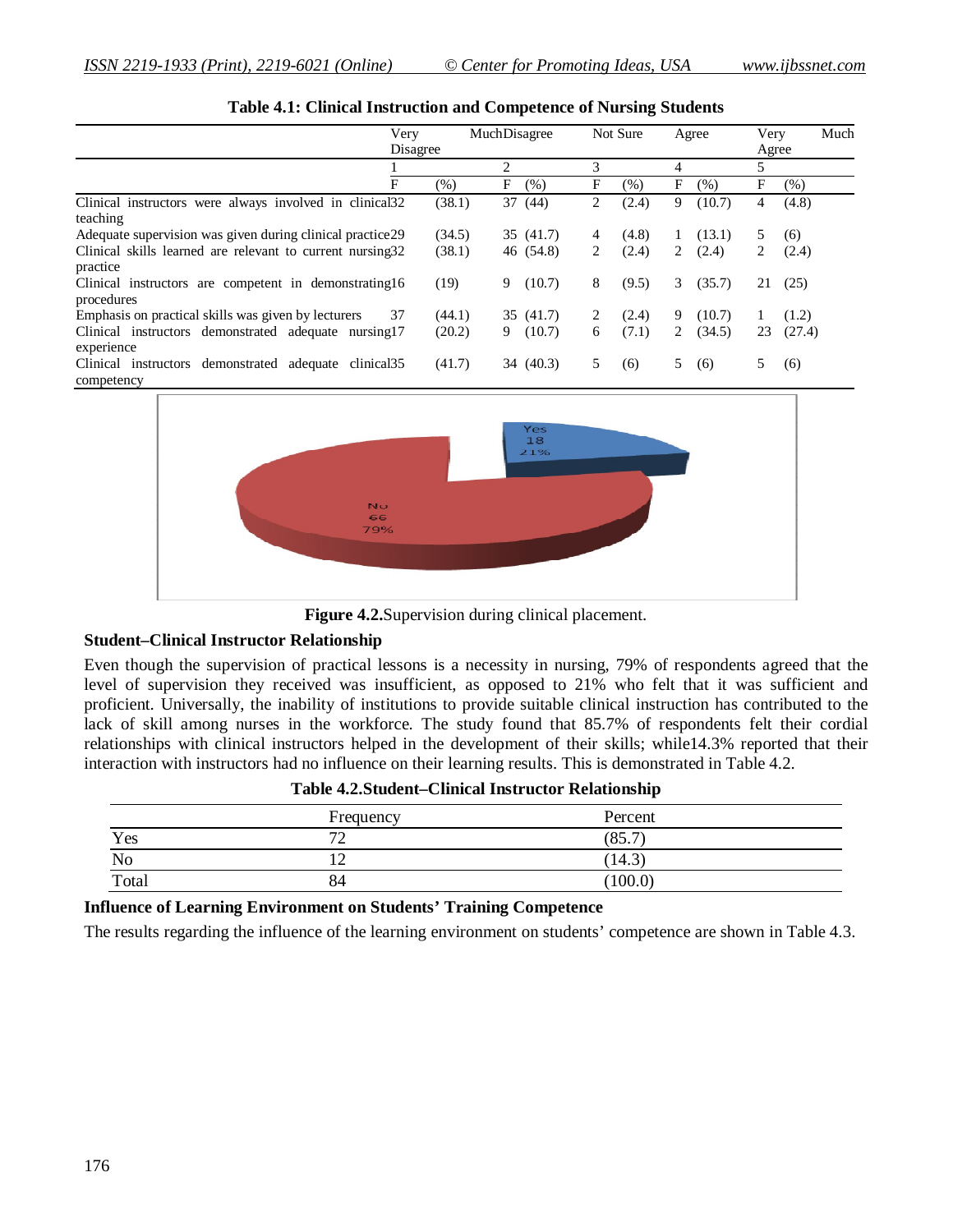|                                                                                    | MuchDisagree<br>Not Sure Agree<br>Very |           |    |           |           |                       |                         |
|------------------------------------------------------------------------------------|----------------------------------------|-----------|----|-----------|-----------|-----------------------|-------------------------|
|                                                                                    |                                        |           |    |           |           |                       | Very                    |
|                                                                                    | Disagree                               |           |    |           | Much      |                       |                         |
|                                                                                    |                                        |           |    |           |           |                       | Agree                   |
|                                                                                    |                                        |           | 2  |           | 3         | $\overline{4}$        | 5                       |
|                                                                                    | F                                      | (% )      | F  | (% )      | F<br>(% ) | F<br>(% )             | $F_{\perp}$<br>(%)      |
| Availability of procedure manuals to guide students                                | $\Omega$                               | (0)       | 3  | (3.6)     | 1(1.2)    | $20(23.8)$ 60 (71.5)  |                         |
| Provision of adequate support to students by hospital 30<br>staff during placement |                                        | (35.7)    | 37 | (44)      | 4 (4.8)   | $(10.7)$ 4<br>9       | (4.8)                   |
| Encouragement of research culture during training                                  |                                        | 28 (33.4) |    | 36(42.9)  | 7(8.3)    | $10(11.9)$ 3          | (3.6)                   |
| Clinical objectives were always met at each clinical 38 (45.2)<br>placement        |                                        |           |    | 30(35.7)  | 4(4.8)    | 9<br>$(10.7)$ 3       | (3.6)                   |
| Clinical practice settings provided a positive learning 34 (40.5)<br>environment   |                                        |           |    | 38 (45.2) | 5(6)      | 5<br>(6)              | 2 $(2.4)$               |
| Availability of adequate opportunities for hands-on27 (32.2)<br>practice           |                                        |           |    | 40 (47.6) | 6(7.1)    | 8(9.5)                | 3 <sup>7</sup><br>(3.6) |
| Ease of approaching nurses and medical staff                                       | 2                                      | (2.4)     | 8  | (9.5)     | 3(3.6)    | $36(42.9)$ $35(41.7)$ |                         |
| Clinical instructors accompanying students to the 11 (13.1)<br>wards               |                                        |           | 10 | (11.9)    | 8(9.5)    | 27(32.1)              | 28 (33.4)               |

| Table 4.3. Learning Environment and Student Nurses' Training Competence |  |
|-------------------------------------------------------------------------|--|
|-------------------------------------------------------------------------|--|

As shown in the table, 71.5% and 23.8% of respondents strongly agreed and agreed respectively that student manuals were available to guide students. Addressing placement in different hospitals, 44% and 35.7% of the respondents respectively disagreed and strongly disagreed that the institution delivered satisfactory support in partnership with the hospital during clinical programs. Table 4.3also indicates that the majority of student nurses felt that the clinical setting at the institution was not a positive learning environment.

# *Conclusions*

The study found that through training orientation, student nurses are able to gain comprehension and knowledge in the course of the practical application lessons. Training orientation programs not only introduce student nurses to the actual clinical environment, but are also essential in enabling student nurses to be passionate about their future careers. This plays an important role in the enhancement of competence in clinical service delivery. The study also found that the ease of approaching teaching staff affected whether student nurses made substantial skill gains. In this regard, an operational mentorship program at the institution would encourage the transfer of knowledge from experienced professionals to nursing students. Finally, the study found that the clinical setting at KMTC is not a fruitful environment for learning. Based on these conclusions, the following recommendations were made.

## *Recommendations*

The study recommends that Kenya Medical Training College provide students with effective orientation programs in the practice area. Additionally, KMTC should ensure that practice placement opportunities are clearly described and reflect current practice and available experiences. Furthermore, KMTC has to establish the role of clinical instructors and ensure that they demonstrate adequate nursing experience and clinical competency. This will help to facilitate better mentorship for students' effective learning. KMTC needs to ensure the availability of a conducive learning environment. This will be accomplished through the presence of qualified clinical instructors, required equipment, and appreciation of students, including the creation of learning opportunities.